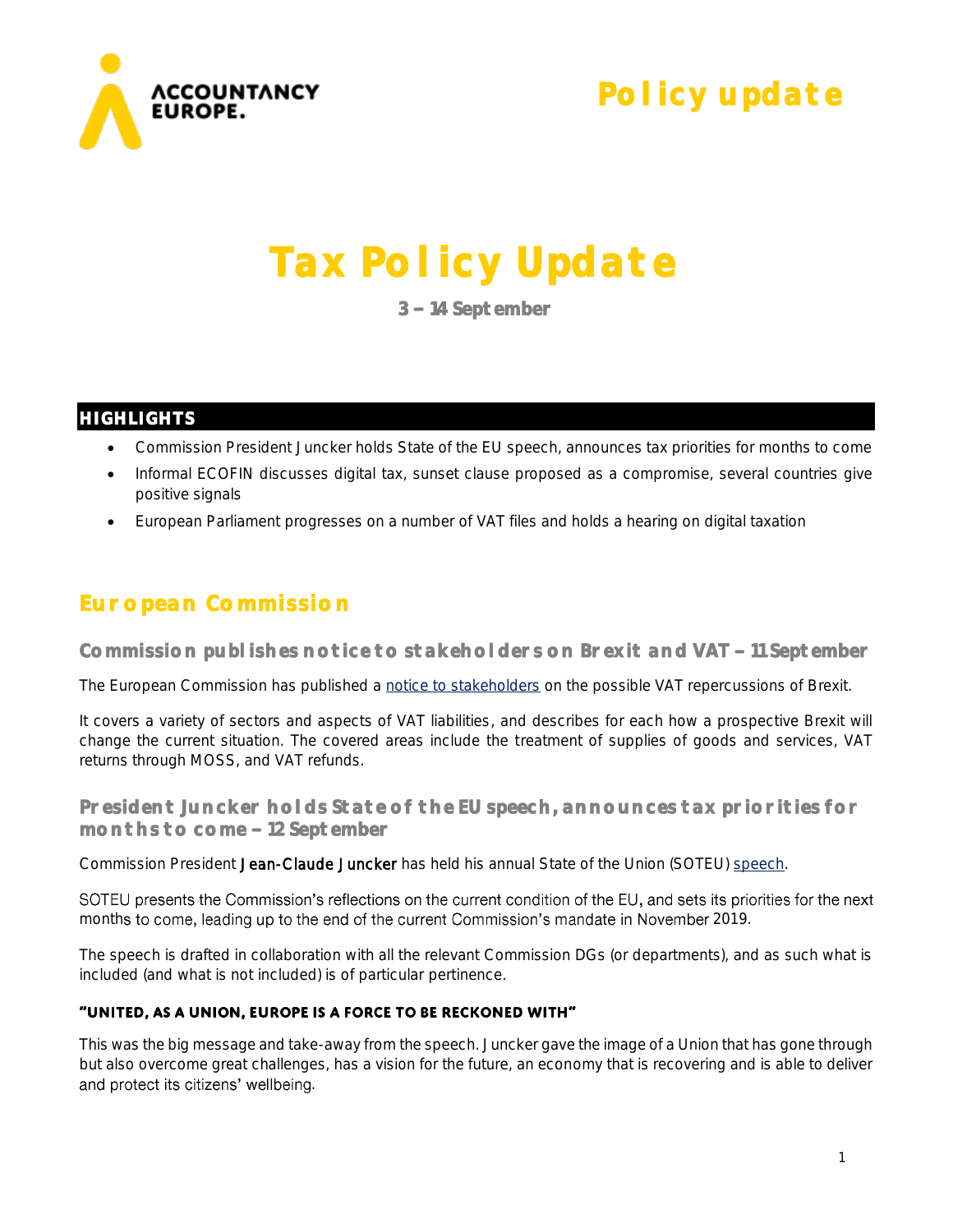In terms of tax, this message translated into Juncker arguing that EU citizens expect that companies – including digital ones - pay their taxes where generated. Moreover, like with his last year's SOTEU, Juncker called for ending unanimity and moving to the qualified majority voting (QMV) on tax proposals. Follow-up measures to deliver on the latter are expected to be published in January-February 2019.

But even then, countries like Ireland are unlikely to give up their tax sovereignty cheaply. It remains to be seen whether the Commission will trade Ireland's support for tax reforms to the Commission's efforts to support Irish concerns in Brexit.

#### **Commission Letter of intent elaborates on remaining priorities**

In the context of the SOTEU, the Commission also published a [Letter of Intent](https://ec.europa.eu/commission/sites/beta-political/files/soteu2018-letter-of-intent_en.pdf) addressed to the European Parliament's President Antonio Tajani (EPP/ITA), as well as the Austrian Presidency.

The letter gives an overview of which of the currently outstanding proposals the Commission will prioritise and aim to finalise during the last year of its term. On tax, the document outlines a rather ambitious, if not quite unrealistic, plans to have digital tax, CCCTB and VAT definitive regime proposals finalised by November 2019. Time will show whether this materialises, but one cannot be blamed for feeling somewhat sceptical about it.

### **European Parliament**

**ECON discusses VAT fraud report, preparing first step to a Parliament position 3 September** 

ECON Committee of the European Parliament has held a first exchange of views on a [draft report](http://www.europarl.europa.eu/sides/getDoc.do?pubRef=-//EP//NONSGML+COMPARL+PE-625.397+01+DOC+PDF+V0//EN&language=EN) on the fight against VAT fraud, prepared by the MEP Sirpa Pietik**äinen (EPP/FIN)**.

Ms. Pietikäinen's report relates to the Commission proposal on the period of application of the optional reverse charge mechanism in relation to supplies of certain goods and services susceptible to fraud, and of the Quick Reaction Mechanism against VAT fraud.

At the hearing, it became apparent that the MEPs are on the same page with the Commission, and intend to give their endorsement without controversy. Indeed, **Peter Simon (S&D/GER)** explained at the hearing that since the proposal simply introduces a technical measure of prolongation and is considered not to have any negative implications for the EU budget, it should be supported.

As a next and final step, the European Parliament Plenary will vote on its endorsement in the first week of October.

#### ECON adopts its positions on VAT rates and definitive regime proposals - 3 **September**

ECON Committee has adopted two draft reports on  $VAT$  – one on the Commission's proposed VAT rates reform, and the other on the definitive regime. The former was approved with 39 votes in favour and 10 abstentions, whilst the latter passed by a margin of 44 votes in favour, four against and one abstention.

The report on [VAT rates](http://www.europarl.europa.eu/sides/getDoc.do?pubRef=-//EP//NONSGML+COMPARL+PE-621.118+01+DOC+PDF+V0//EN&language=EN) was drafted by the MEP Tibor Szanyi (S&D/HUN), whilst Jeppe Kofod (S&D/DEN) is behind the [definitive regime](http://www.europarl.europa.eu/sides/getDoc.do?pubRef=-//EP//NONSGML+COMPARL+PE-621.119+01+DOC+PDF+V0//EN&language=EN) one.

In terms of next steps, the Parliament will adopt both reports as its formal position at a Plenary hearing on 3 October. As always on tax, the European Parliament is only consulted whilst the member states make a decision by unanimity.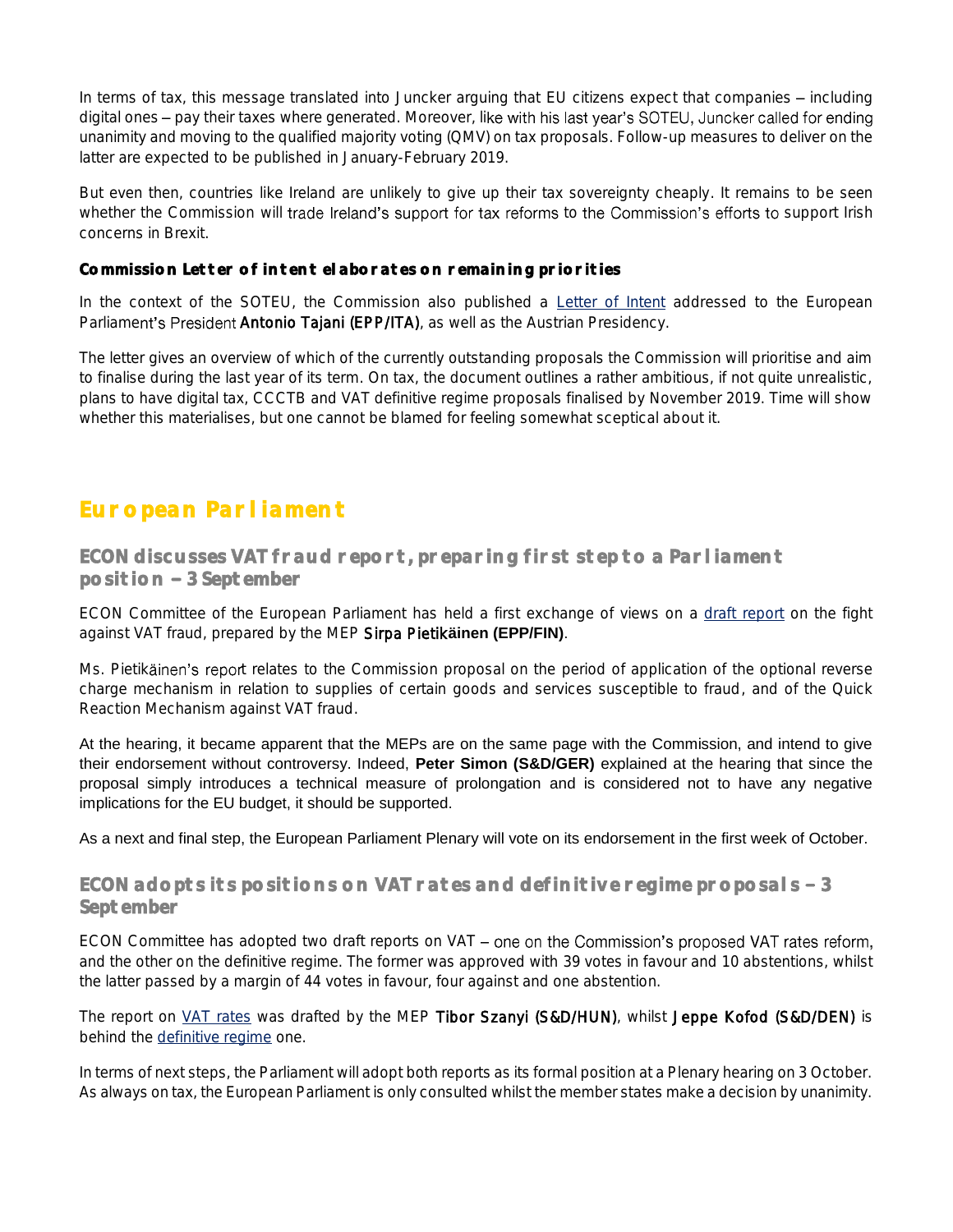#### **TAX3 Committee holds hearing on taxation of the digital economy, Commission warming up to sunset clause 10 September**

The TAX3 Committee of the European Parliament has held a [public hearing](http://www.europarl.europa.eu/cmsdata/152640/Draft%20programme_Digital%20Taxation_10%20Sept%202018.pdf) on the taxation of the digital economy. The hearing, which was initially supposed to be held jointly with ECON but ended up only involving TAX3, brought together speakers from the European Commission and the OECD to answer MEPs' questions on the matter.

Eduard Folch-Sogas from the Commission assured that the digital services tax (DST) would be temporary in nature. Commenting on the informal ECOFIN discussions (see article below), he stated that a sunset clause can be feasible if that is what it takes to find an agreement on the proposal. EU finance ministers gave themselves until the end of December to reassess the state of play and the progress made, Mr. Folch-Sogas emphasised.

Speaking about the long-term solution, in turn, Mr. Folc-Sogas emphasised that even if the digital permanent establishment is proposed as a stand-alone Directive, it could eventually be integrated into the scope of the CCCTB.

Eric Robert from the OECD, in turn, was optimistic about an OECD-level agreement being found by the current schedule - 2020. His optimism is sparked the US changing its stance, and being willing to discuss the matter and possible solutions. He re-iterated that the OECD does not see the merits of unilateral measures such as proposed by the Commission, but insisted that if DST is pursued, it should include a sunset clause. He did state, however, that a lot of non-EU countries have sympathy for the pressures that are pushing certain jurisdictions to take unilateral short-term measures.

#### **Plenary adopts position on VAT scheme for SMEs - 11 September**

The European Parliament Plenary has adopted its [position](http://www.europarl.europa.eu/sides/getDoc.do?type=TA&language=EN&reference=P8-TA-2018-0319) on the [proposed](http://www.europarl.europa.eu/RegData/docs_autres_institutions/commission_europeenne/com/2018/0021/COM_COM(2018)0021_EN.pdf) VAT scheme for SMEs, with an astonishing majority of 618 votes in favour, 40 against and 24 abstentions. The file was led by the MEP Tom Vandenkendelaere (EPP/BEL).

In the report, the Parliament recommends that the special scheme be introduced already before a prospective future definitive regime is in place. Moreover, The MEPs are proposing that SMEs may continue to use their exemption for an extra two years rather than one year, as long as the turnover does not exceed the national threshold for SMEs by more than 33% during these two years, as opposed to 50% proposed by the Commission. And finally, the MEPs call for the establishment of an online VAT portal and simplified VAT declaration submissions.

However, as always on VAT the Parliament only submits its non-binding recommendations, with member states making the actual decision by unanimity.

# **Council**

**Informal ECOFIN discusses digital tax, sunset clause proposed as a**  compromise, several countries give positive signals - 8 September

EU finance ministers gathered together at an [informal ECOFIN](https://www.eu2018.at/latest-news/news/09-08-Press-release-Informal-ECOFIN-day-2.html) in Austria to discuss, amongst other things, the Commission's proposed digital services tax (DST).

Although some things remained unchanged - Ireland, Sweden and Denmark still opposed, Finland and Malta sceptical, Germany waiting to announce a formal stance – visible progress was apparent too. In particular, France proposed to include a sunset clause in order to emphasise the temporary nature of the DST.

As a result, notably Luxembourg, the Netherlands and the UK are warming up to the DST. Italy also supports such a clause, although its position has remained vague in a stark contrast to its earlier advocacy for the DST. The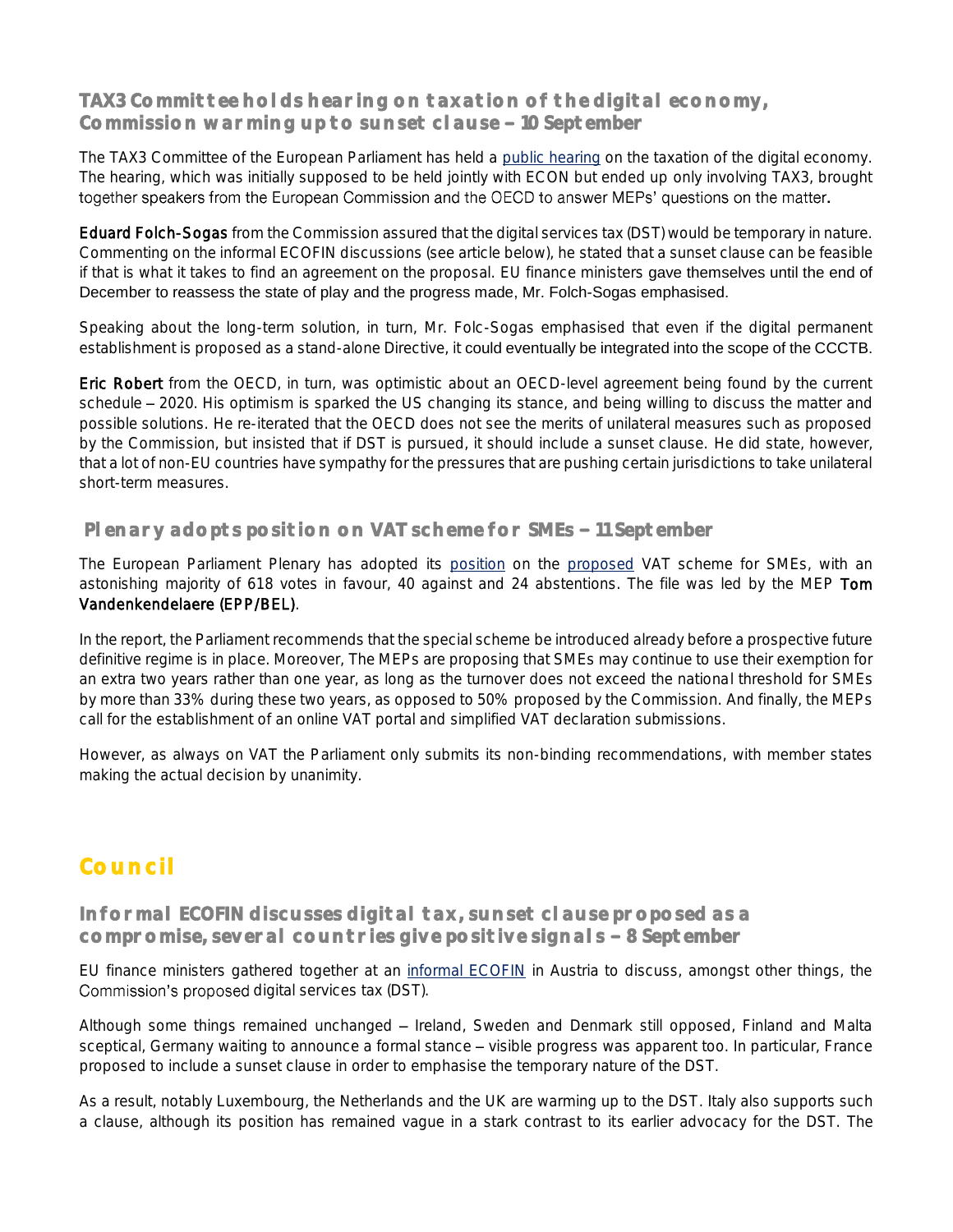Commission had earlier assessed that a sunset clause is legally unfeasible, but political realities may force them to find a solution nevertheless. Accountancy Europe also [maintains](https://www.accountancyeurope.eu/wp-content/uploads/180103-cover-letter-on-PC-on-digital-taxation-Accountancy-Europe-Commissioner-Pierre-Moscovici.pdf) that a sunset clause for the DST is an essential inclusion.

The Austrian Presidency aims for an agreement by December. With the finance ministers having now given political instructions, member states' tax attaches will take technical work forward in working party meetings taking place in the next few weeks and months. The next relevant working party meeting is currently [scheduled](http://data.consilium.europa.eu/doc/document/CM-4165-2018-INIT/en/pdf) for 25 September.

In the meantime, the number of member states either implementing or considering to implement national measures to tax digital business activities has increased to 11. Most recently, a report [published](https://www.law360.com/tax-authority/articles/1082412/lawmakers-want-french-digital-tax-if-no-eu-progress) by the French National Assembly's financial affais committee calls for France to proceed nationally with a diverted profits tax and a taxable digital nexus if EU-level action fails to materialise.

# **Court of Justice of the EU - Rulings**

#### C-69: Refusal to a VAT deduction - 12 September

The Seventh Chamber of the CJEU has [ruled](http://curia.europa.eu/juris/document/document.jsf;jsessionid=9ea7d2dc30d8d511ceebeca04d249b3e9acf4af035f8.e34KaxiLc3qMb40Rch0SaxyPaxb0?text=&docid=205607&pageIndex=0&doclang=EN&mode=req&dir=&occ=first&part=1&cid=498686) that Articles 213, 214 and 273 of the VAT Directive preclude national legislation under which it is permissible for the tax authorities to refuse, on account of a failure to submit tax returns, a taxable person which has made acquisitions in the period during which its VAT identification number was revoked the right to deduct VAT on those acquisitions using VAT returns filed  $-$  or invoices issued  $-$  after the reactivation of its identification number, on the sole ground that those acquisitions took place in the period during which its VAT identification number was de-activated and where the substantive requirements have been satisfied and the right of deduction is not being invoked fraudulently or abusively.

## **International**

#### **Netherlands opens public consultation to reform Dutch tax ruling system 30 August**

The Dutch Government has [opened](https://www.internetconsultatie.nl/rulingpraktijk) a public consultation to inform its plans to reform the country's international tax ruling practices. Interested parties can submit their comments by 20 September.

The Dutch finance ministry plans, in particular, to reform the tax ruling practices in terms of content, process and transparency. These reforms come after years of tax scandals and accusations against the Netherlands for facilitating international aggressive tax planning.

#### Austria Says EU Financial Transaction Tax Is on Wrong Track - 5 September

The Austrian finance minister Hartwig Loeger ha[s lamented](https://www.bloomberg.com/news/articles/2018-09-05/austria-says-europe-s-push-for-transaction-tax-is-on-wrong-track) that the financial transaction tax (FTT) negotiations are heading into the wrong direction and unless steered to a new course, will have to be abandoned altogether.

The minister is concerned, in particular, that the scope of the FTT has been reduced so much during the past seven years of negotiations between the 10 participating EU member states that it may no longer be worth the effort. He referred to a new Franco-German approach on FTT as a possible alternative avenue. This new approach was proposed by the two countries in June 2018, and would be based on the French model of mainly taxing transactions of domestically issued shares.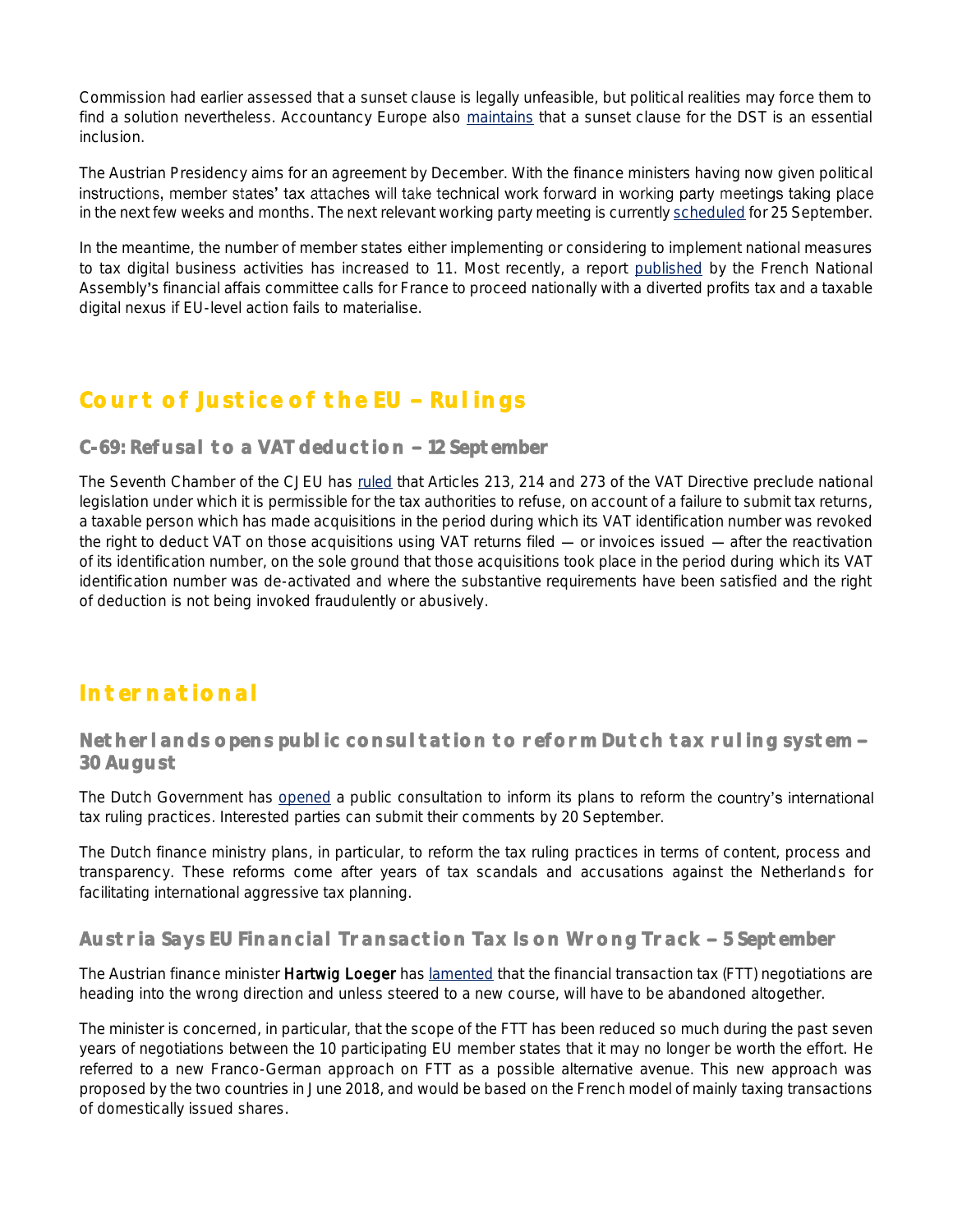## **OECD**

#### OECD: Tax reforms accelerating with push to lower corporate tax rates - 5 **September**

The OECD has published its [Tax Policy Reforms 2018 report](http://www.oecd.org/tax/tax-policy-reforms-26173433.htm). According to the report's findings, countries have used recent tax reforms to lower taxes on businesses and individuals, with a view to boosting investment, consumption and labour market participation. This continues a trend that started a couple of years ago, the OECD writes.

The report describes the latest tax reforms across 35 OECD members, Argentina, Indonesia and South Africa. It identifies major tax policy trends and highlights that economic stimulus provided by fiscal policy, including to a large extent through tax policy, has become more significant.

Significant tax reform packages were introduced in Argentina, France, Latvia and the US, with a strong focus on supporting investment and some measures designed to enhance fairness. Other countries have introduced tax measures in a more piecemeal fashion.

Across countries, the report highlights the continuation of a trend toward corporate income tax rate cuts, which has been largely driven by significant reforms in a number of large countries with traditionally high corporate tax rates. The average corporate income tax rate across the OECD has dropped from 32.5% in 2000 to 23.9% in 2018. While the declining trend in the average OECD corporate tax rate has gained renewed momentum in recent years, corporate tax rate reductions are less pronounced than before the crisis, the report claims.

#### **OECD releases seven new transfer pricing country profiles and an update of a previously-released profile 7 September**

The OECD has published new transfer pricing [country profiles](http://www.oecd.org/ctp/transfer-pricing/transfer-pricing-country-profiles.htm) for Costa Rica, Greece, South Korea, Panama, Seychelles, South Africa and Turkey. In addition, it has also updated the information contained in Singapore's profile. The country profiles are now available for a total of 52 countries.

#### **OECD releases further guidance for tax administrations and multinationals**  on CBCR - 13 September

The Inclusive Framework on BEPS has released additional interpretative **quidance** to give certainty to tax administrations and MNE Groups alike on the implementation of CBCR (BEPS Action 13).

The new guidance includes questions and answers on the treatment of dividends received and the number of employees to be reported in cases where a MNE uses proportional consolidation in preparing its consolidated financial statements, which apply prospectively. The updated guidance also clarifies that shortened amounts should not be used in completing Table 1 of a CBC report and contains a table that summarises existing interpretative guidance on the approach to be applied in cases of mergers, demergers and acquisitions.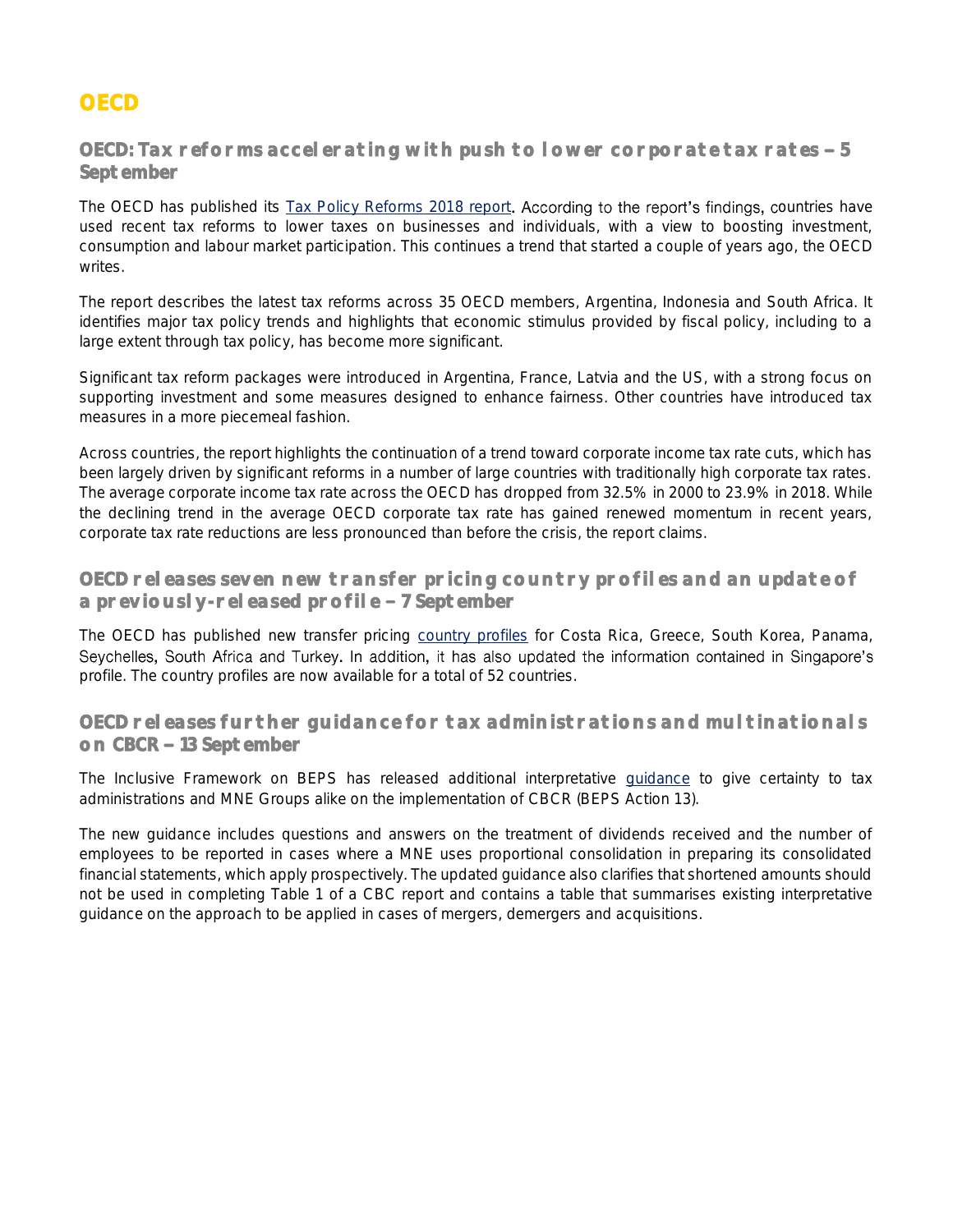# **State Aid**

**Commission publishes non-confidential version of the Engie Luxembourg decision 4 September** 

The European Commission has published the non-confidential version of the [final negative decision](http://ec.europa.eu/competition/state_aid/cases/266094/266094_2009354_269_2.pdf) adopted on 20 June 2018 concluding that Luxembourg granted undue tax benefits to Engie of around  $£120$  million.

The Commission found that tax rulings granted by Luxembourg had allowed two Engie group companies to avoid paying taxes on almost all their profits for about a decade. The Commission maintains that this is illegal under EU State aid rules because it gave Engie an undue advantage not available to other companies subject to the same national tax rules.

## **MEP Questions & Answers**

#### Corporate tax system in Malta - 31 August

The European Commission has replied to a question asked by the MEP Sven Giegold (Greens-EFA/GER) with regard to the Maltese corporate tax system.

In his [question,](http://www.europarl.europa.eu/sides/getDoc.do?type=WQ&reference=E-2018-003314&language=EN) Mr. Giegold refers to a 2016 study on aggressive tax planning indicators, in which the European Commission committed to further analysing Malta's corporate tax system. He asks the Commission whether such further analysis has now been conducted, and whether this can be shared.

In his [reply,](http://www.europarl.europa.eu/sides/getAllAnswers.do?reference=E-2018-003314&language=EN) Commissioner Moscovici states that since the 2016, the Commission has not conducted any further analysis on the topic. However, he states that as part of the 2018 European Semester, aggressive tax planning was discussed in the Malta country reports for 2016, 2017 and 2018 including by reference to the findings of the study in question. The Commission will follow up again on taxation and aggressive tax planning in the context of the 2019 European Semester cycle.

#### Formal investigation into Gibral tar's 2010 Income Tax Act - 13 September

The European Commission has replied to a question asked by the MEP Enrique Calvet Chambon (ALDE/SPA) with regard to the Commission's investigation into Gibraltar's 2010 income tax act.

In his [question,](http://www.europarl.europa.eu/sides/getDoc.do?type=WQ&reference=E-2018-003935&format=XML&language=EN) Mr. Calvet Chambon asks the Commission whether the EU will have the capabilities to ensure Gibraltar's compliance with international tax standards post-Brexit.

In her [reply,](http://www.europarl.europa.eu/sides/getAllAnswers.do?reference=E-2018-003935&language=EN) Commissioner Vestager emphasises that as part of the Brexit negotiations, the European Council is ensuring that the UK and its territories will not enjoy an unfair competitive advantage in key areas, including tax. Moreover, she points out that once the UK becomes a third country, it and Gibraltar will in any case be subject to the screening process for the EU list of non-cooperative jurisdictions in tax matters.

#### **Eurofisc 14 September**

The European Commission has replied to a question asked by the MEP Tom Vandenkendelaere (EPP/BEL) with regard to Eurofisc.

In his [question,](http://www.europarl.europa.eu/sides/getDoc.do?type=WQ&reference=E-2018-004052&language=EN) Mr. Vandenkendelaere laments that member states' active participation in Eurofisc is purely voluntary, despite Eurofisc being an important anti-fraud tool. He asks the Commission whether it would be possible to provide data on which member states contribute the most and least, whether compulsory cooperation would